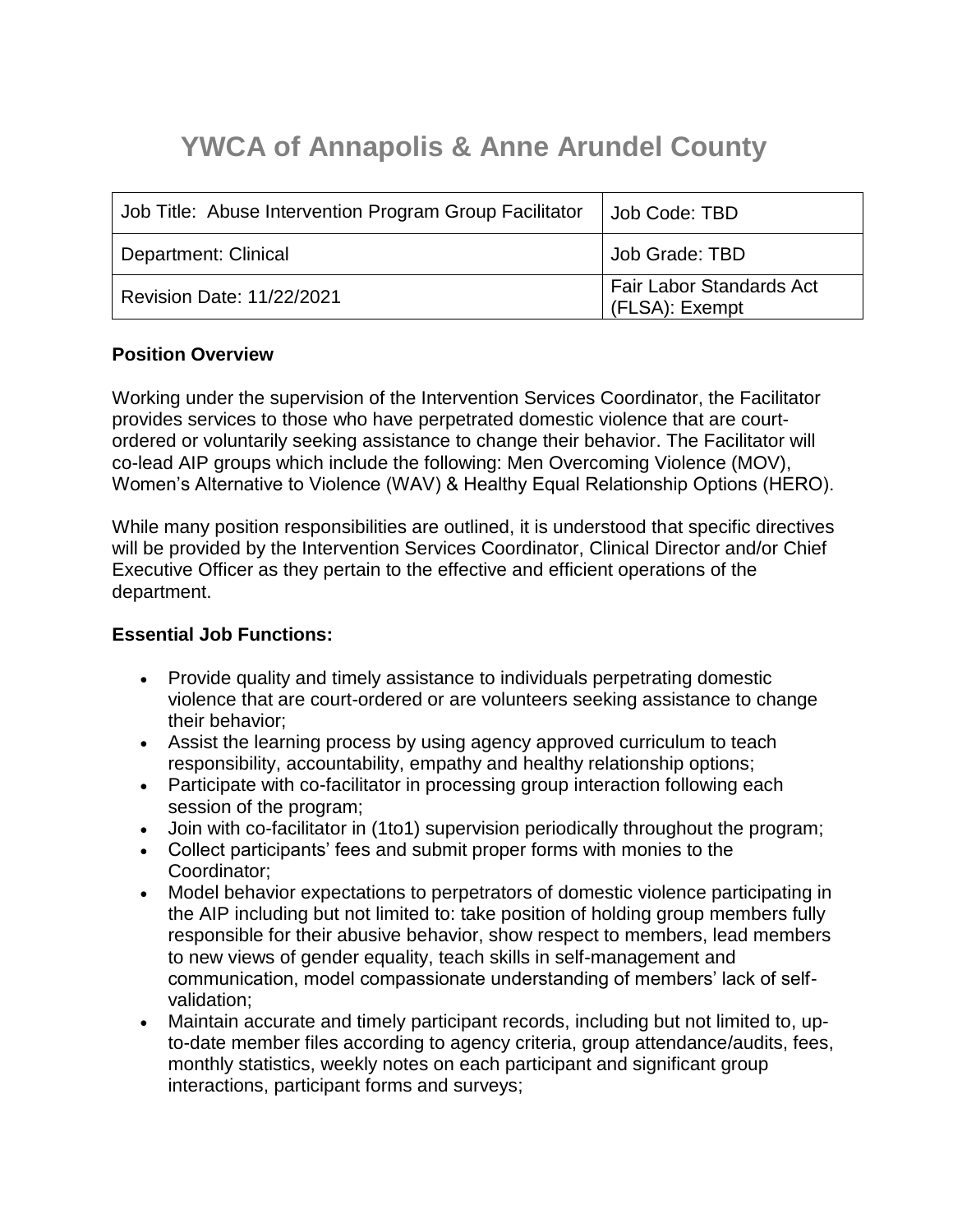- Explain lack of strict therapeutic confidentially due to educational format, but reinforce the maintenance of appropriate privacy for each participant; and
- Other duties as assigned by Coordinator.

## **Non-Essential Job Functions:**

- Attend required agency and supervisory meetings;
- Provide availability for and seek alternatives when substitute coverage is needed;
- Participate/liaison with community domestic violence intervention efforts;
- Provide reasonable availability for community presentations on domestic violence, as needed;
- Performs all other duties as deemed necessary by the Intervention Services Coordinator, Clinical Director and/or Chief Executive Officer.

### **Requirements:**

- Education and Training: BA Degree in social work, psychology/counseling or a related human services field is preferred; other educational endeavors and/or experience in the human service field may be substituted for formal education requirements at the discretion of the Chief Executive Officer;
- Experience: Pervious employment or volunteer work in the field of human services and domestic violence is preferred. Candidates will be evaluated individually on the appropriateness of their experience.
- Staff employed by the AIP program shall be violent free in their own lives;
- Staff employed by the AIP program shall not use alcohol or drugs to an extent or in a manner that is determined to impair the individual's ability to function in a responsible, professional manner;
- Within six months of hire, the facilitator must have a minimum of 30 hours of training from a comprehensive Intimate Partner Violence Victim Service Agency, as defined by Code of Maryland regulations, on dynamics of intimate partner violence and its effects on children;
- All facilitators must have a minimum of 30 hours of training specific to working with perpetrators of intimate partner violence from an abuser intervention program certified in its State.

# **Additional Skills/Abilities/Qualifications:**

- Thorough knowledge of counseling dynamics and skills;
- Knowledge of group dynamics;
- Knowledge of domestic violence;
- Experience facilitating large/small groups of mostly court mandated participants;
- Good written and telephone communication skills;
- Good administrative and organizational skills;
- Knowledge of basic Maryland State Laws pertaining to domestic violence;
- Ability to work in coordination with other staff members;